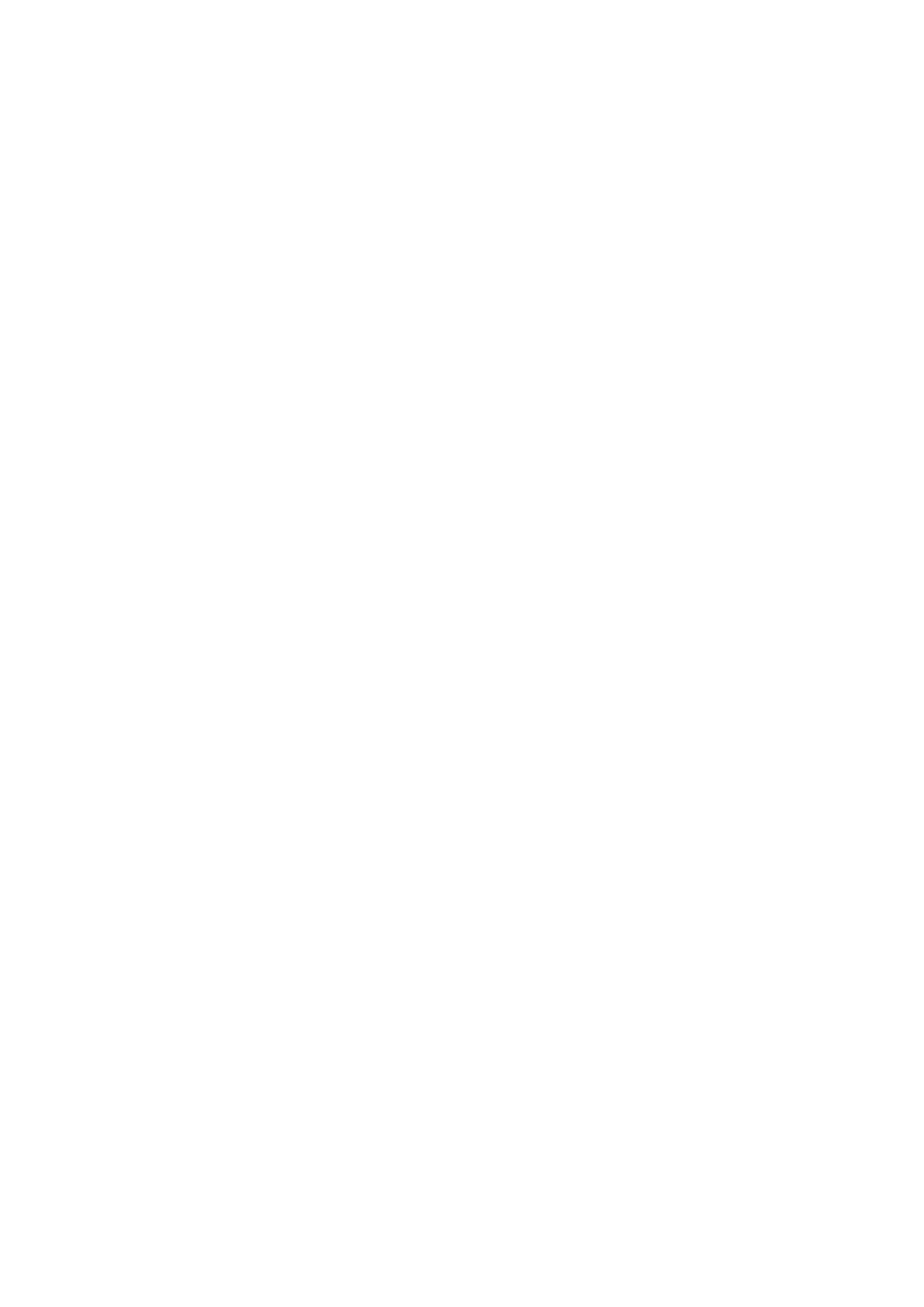325

der Praxis getestet werden, um ihre Genauigkeit und Komplexität mit anderen Methoden zu vergleichen.

**Stichwörter:** Ernteschäden, Verbiss, wilde Pflanzenfresser, Schadensquantifizierung

## **Introduction**

Wild herbivores, in accordance with the theory of optimal nutrition, are looking for food that will ensure optimal energy gain (WESTOBY, 1974; BLEIER et al., 2017). Therefore, animals at certain times prefer agricultural crops for their high nutrients, and thus, cause a significant damage to the crops. The extent of the damage is the result of several factors. However, the extent of damage is most related to the number of large herbivores that caused significant increase in the amount and cost of environmental damage in recent decades. In extreme cases, the damage was so great that it limited the business management and did not allow cultivation of more attractive crops (CONOVER et al., 2018; HOHBEIN & MENGAK, 2018). One of the reasons of these persistent problems is the complexity of determining the amount of damage. The affected enterprises are thus in a situation, where they are unable to quantify the damage, and thus, cannot request financial compensations.

In current practice, two methods are most used to determine the amount of damage to agricultural crops. The first is based on inspection of the observed area and estimating the damage extent in sub-areas. The second method uses aerial photography to estimate the damage. For both of these methods, the primary data source for subsequent damage calculations is the size of the damaged area expressed in absolute terms in  $m<sup>2</sup>$ , or a in relative terms by proportion of the damage.

Estimating the extent of damage by visual inspection method is the most used method, especially since no special equipment is needed to work in the field. The stands are inspected in a way that the inspected area is representative of the damage distribution. However, the method has several drawbacks. In particular: it is a time consuming method; there is a risk of secondary physical damage to the crops; there is a high risk of results being influenced by the evaluator; it is impossible to use in impenetrable crop areas; and there is also a risk of a significant underestimation of the damage in poorly visible parts (BAYANI et al., 2016). On the other hand, Remote Survey Methods (PURI et al., 2017) are done by drone imaging. For this, the damage assessment is based either on a simple photograph viewing or on automated 3D-point analysis and subsequent identification of different crop height categories, or on recognition of crops colour changes caused by the herbivore's food behaviour. The advantage of remote survey is that there is no damage to crops during the damage assessment and data collection, and the damage evaluation is not time consuming due to the option of automatic categorisation. The disadvantage of aerial photography, in addition to the demands on technology, is that it can underestimate some types of damage even more than the visual inspection method. While drones would prevent increased damage made to crops by walking in it, there is a high risk of overlooking the cases where damage occurred in early stages of the growth and the damaged plants were able to regenerate and reached a similar height to the surrounding vegetation. However, the earlier damage is manifested by a decrease or complete absence of crops production (KAMLER et al., 2009; BAYANI et al., 2016). It is, therefore, common to have a significant difference between the estimated damage and the compensation received (OGRA & BADOLA, 2008; HANEY & CONOVER, 2013). The cost of taking aerial pictures and partly the time spent for photo-processing also limits the usability of this method, although it is becoming more and more affordable.

Practical application of both above mentioned methods encounters some difficulties, and therefore, other methods are sought to estimate the amount of damage in a less demanding way while maintaining the necessary accuracy. Comparing yields could be one potentially good method, where the amount of damage could be estimated by comparing the yields in damaged and undamaged areas. The yield is either measured by weighing the crop, or directly during harvesting using sensors on the harvesting machines and GPS for monitoring the harvested area. This procedure is mainly used for machine-harvested crops, however, can also be applied to crops harvested by hand (SRIVASTAVA et al., 2018). One great advantage of this method is that it minimizes the demanding collection of damage data in the field and uses yield data that can only be obtained quite easily. At the same time, this Comparison Method also eliminates the usual underestimation of damage due to poor visibility. Under ideal conditions, the damage can be estimated with high accuracy and minimal difficulty. In practice, however, this method is dependent on correct selection of the reference area. It is best to use a damaged field, on which undamaged parts are selected for comparison as reference areas. Animal damage is usually unevenly distributed, where the damage is usually highest near the shelter from which the animals come to the field (BLEIER et al., 2017). Therefore, it is often possible to find a continuous undamaged area of the field. At the same time, however, it is necessary to respect possible unevenness in the yield (for example due to shading, dampness, erosion or other influences) that could be significant in large fields. Therefore, the reference area must be of such a size and distribution as to represent the yield of the observed field with sufficient accuracy. Failure to respect this condition could result in errors and might even result in the damaged area having a higher yield than the undamaged reference area. Nevertheless, to have an ideal model for systematic distribution of reference areas throughout the field is practically impossible (Kovács et al., 2020) as damaged areas cannot be avoided and pure undamaged harvest would be technically too demand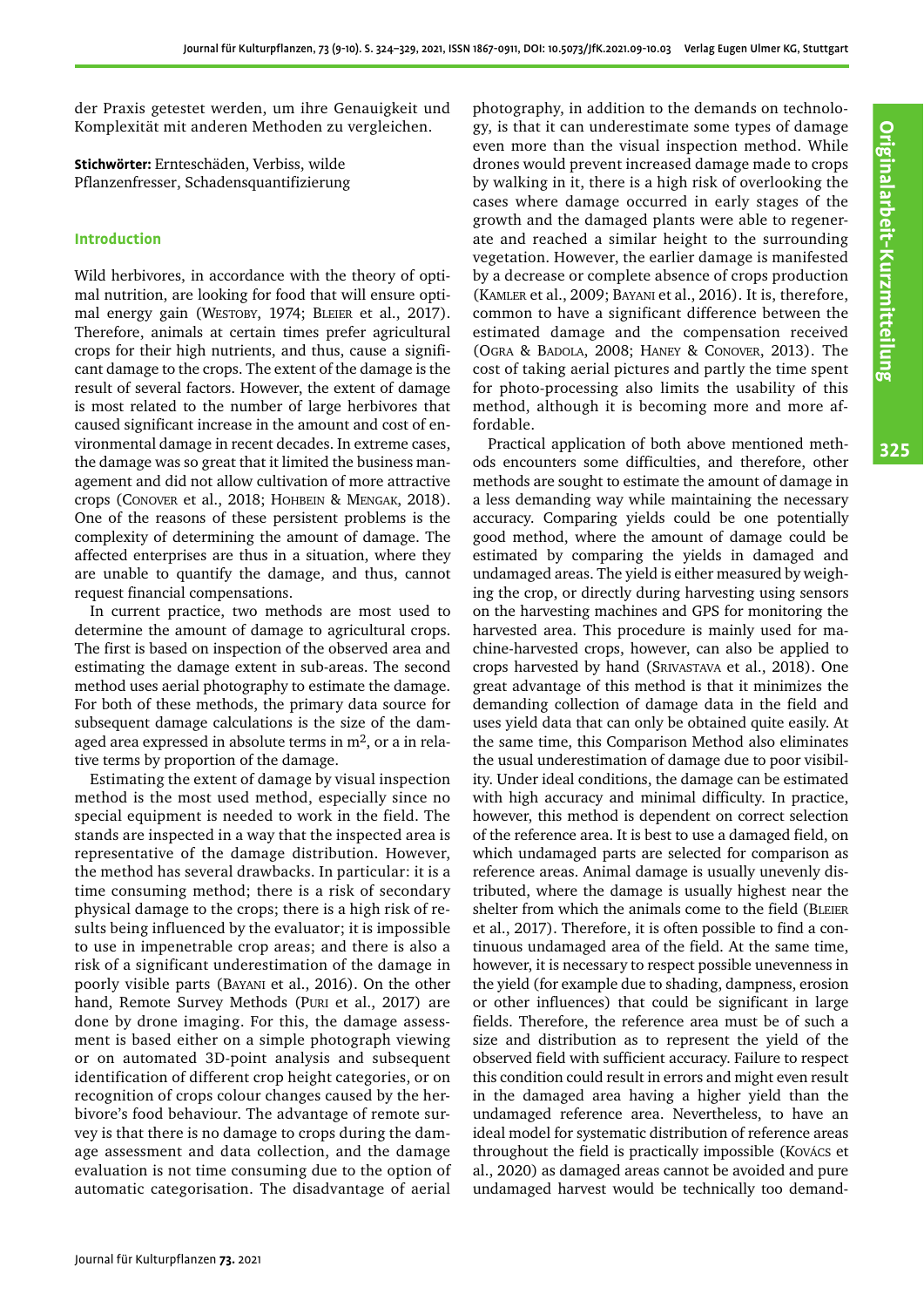ing. Thus, it is necessary to find a reasonable compromise, which would include a parameter of "reasonable labour" to determine the yield on the reference area, including consideration for the harvesting technique, in particular the width of the harvesting machine. The proposed method was created as a thought experiment based on the study of literature review and experience with other methods. For implementation it needs to be tested and statistically evaluated.

## **Proposed Comparison method of Yields in One Area**

<span id="page-2-0"></span>The amount of damage is calculated from the difference between the yields of the damaged area and the undamaged reference area. Undamaged parts of the observed field are used as reference areas, but only if there is a comparable yield potential. To determine the similarity of yield potentials, it is recommended to use map data of average potential yields (Fig. [1](#page-2-0)). This data is becoming more available thanks to the growing precision agriculture and is mostly available online (for example for the Czech Republic they can be found at www.agrihub.cz). In the selected area, we use GIS to determine the standard deviation or a coefficient of variation, which determines the homogeneity degree of the particular field. Based on these quantities and the required accuracy, we then determine the size of the compared area. We placed the reference area in the field outside the damaged areas while taking into account the potential yield according to the yield map. This increased the accuracy of the damage quantification even further (Fig. [2\)](#page-3-0).

For risk areas, where severe damage is very likely, an undamaged part can be fenced off in advance. At the same time, care should be taken to ensure that the crop yield conditions on the reference area are the same as on the damaged area and that the reference area is clearly defined in size and is easily harvestable, e.g. a multiple width of the harvesting machine. The yield of the reference area can also be determined manually from small experimental areas, which should be spaced with regard to field variability. These small areas should be checked in the reference area and also in the damaged areas and the aim is only to compare the yield potential. Thus, it is possible and preferable to present the result of such a comparison in relative values (%), rather than in absolute yield. This eliminates any possible errors in the yield estimation for the manual experimental method and also for the standard harvesting technique. If the yield and the damage are inhomogeneous in the observed field, then it would not be possible to set a sufficiently large reference area there, and thus, this method would be unsuitable.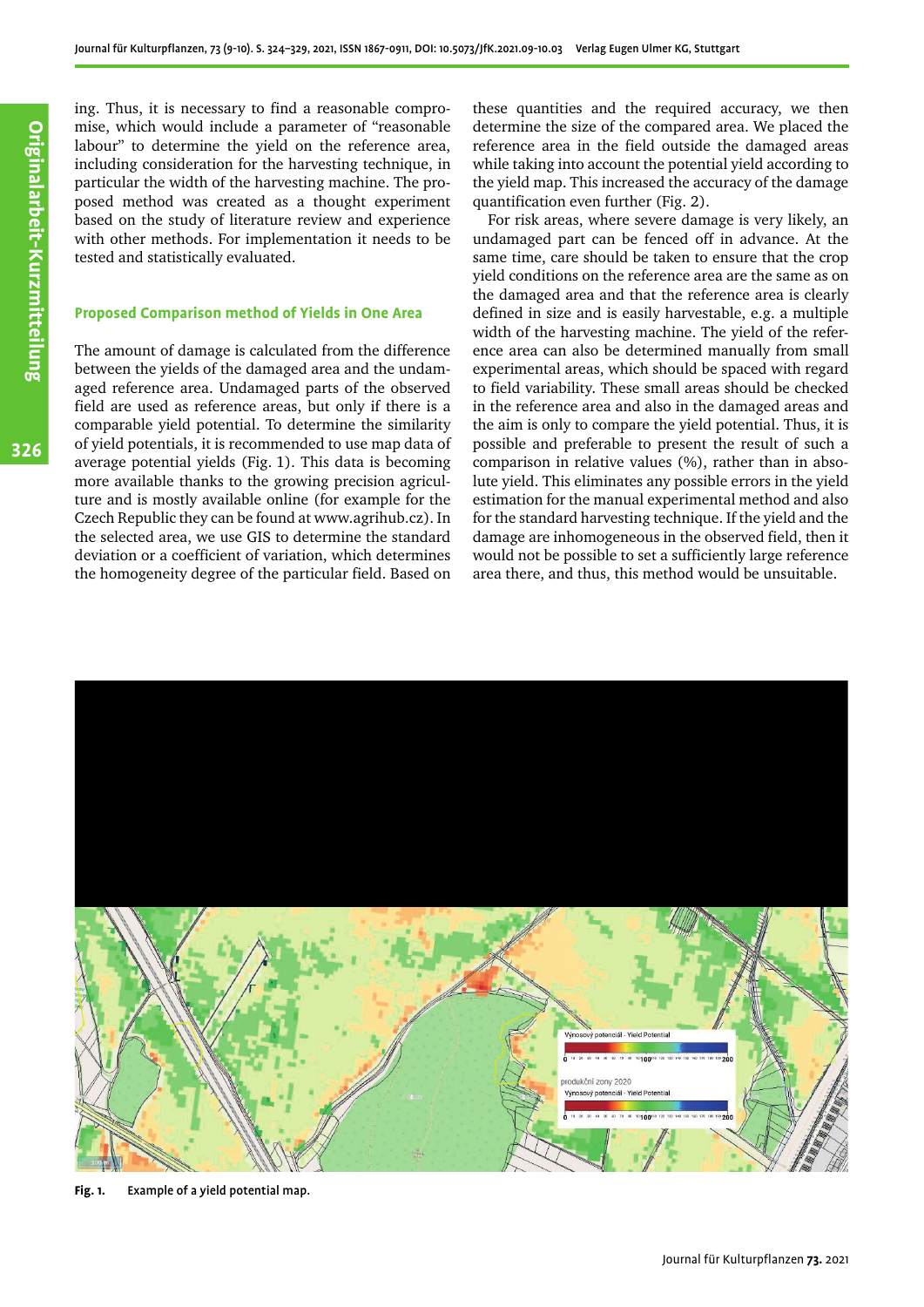ing. Thus, it is necessary to find a reasonable compromise, which would include a parameter of "reasonable labour" to determine the yield on the reference area, including consideration for the harvesting technique, in particular the width of the harvesting machine. The proposed method was created as a thought experiment based on the study of literature review and experience with other methods. For implementation it needs to be tested and statistically evaluated.

## **Proposed Comparison method of Yields in One Area**

The amount of damage is calculated from the difference between the yields of the damaged area and the undamaged reference area. Undamaged parts of the observed field are used as reference areas, but only if there is a comparable yield potential. To determine the similarity of yield potentials, it is recommended to use map data of average potential yields (Fig. 1). This data is becoming more available thanks to the growing precision agriculture and is mostly available online (for example for the Czech Republic they can be found at www.agrihub.cz). In the selected area, we use GIS to determine the standard deviation or a coefficient of variation, which determines the homogeneity degree of the particular field. Based on these quantities and the required accuracy, we then determine the size of the compared area. We placed the reference area in the field outside the damaged areas while taking into account the potential yield according to the yield map. This increased the accuracy of the damage quantification even further (Fig. 2).

For risk areas, where severe damage is very likely, an undamaged part can be fenced off in advance. At the same time, care should be taken to ensure that the crop yield conditions on the reference area are the same as on the damaged area and that the reference area is clearly defined in size and is easily harvestable, e.g. a multiple width of the harvesting machine. The yield of the reference area can also be determined manually from small experimental areas, which should be spaced with regard to field variability. These small areas should be checked in the reference area and also in the damaged areas and the aim is only to compare the yield potential. Thus, it is possible and preferable to present the result of such a comparison in relative values (%), rather than in absolute yield. This eliminates any possible errors in the yield estimation for the manual experimental method and also for the standard harvesting technique. If the yield and the damage are inhomogeneous in the observed field, then it would not be possible to set a sufficiently large reference area there, and thus, this method would be unsuitable.